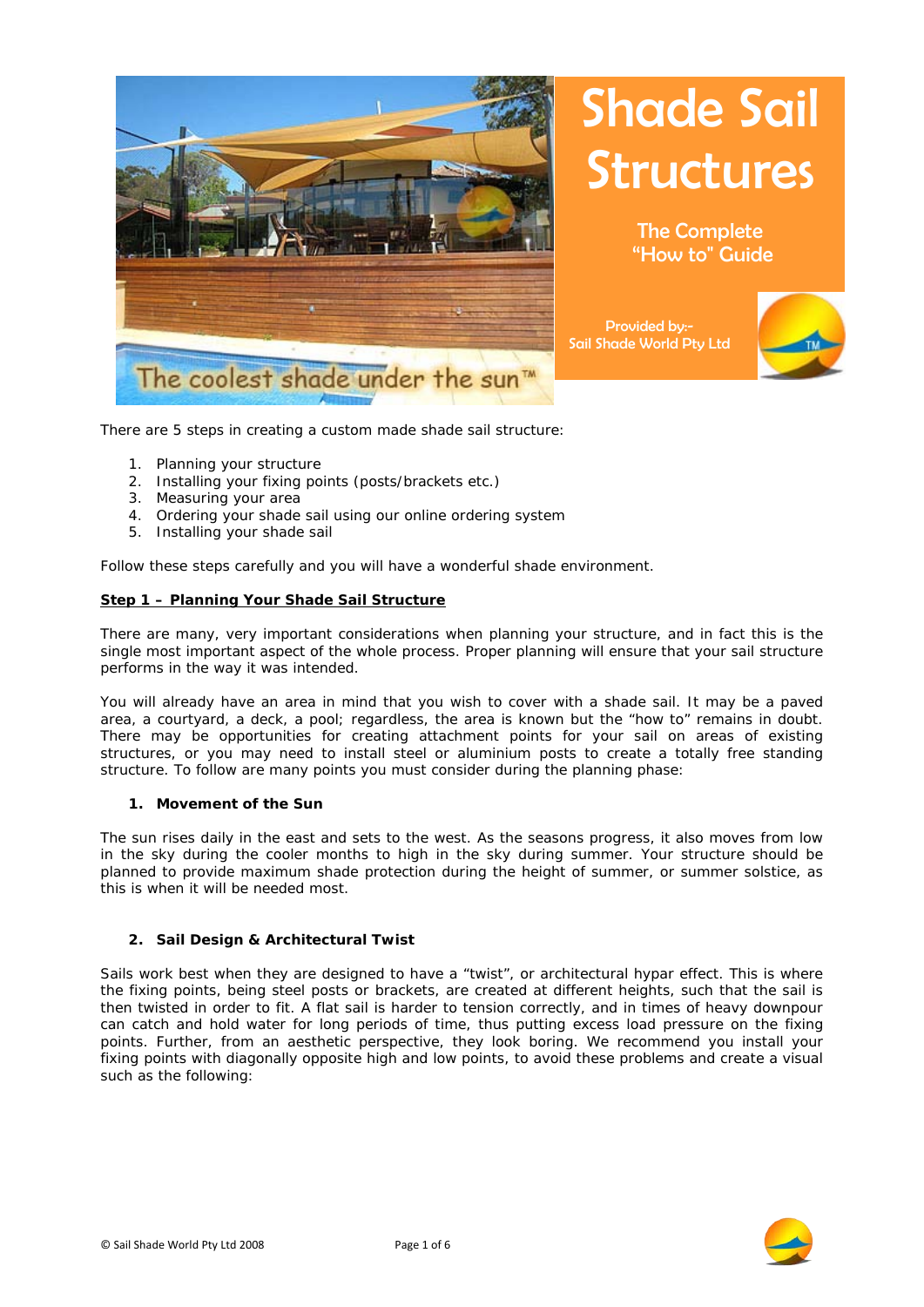

A comprehensive range of sail structures that we have created is available for viewing online at our website [www.sailshadeworld.com](http://www.sailshadeworld.com/) and we encourage you to visit our Product Gallery to help you with some design ideas.

# **3. Sail Size**

You may have noted in the pictures above that the sail is actually smaller than the area between the columns. In order to fully tension the shade sail, we require a space between the sail and fixing points for rigging tensioners, and also catenary curves in the sides of the sail. For larger sails, these tension gaps and catenary curves need to be quite large, to ensure maximum tension and thus maximum longevity of the sail. For this reason, we strongly recommend that you install your fixing points reasonably further apart from each other than the actual shaded area you desire. As a general rule, your sail will begin about 300mm (12") away from the fixing point, although this varies depending on the size of your sail.

## **4. Fixing to Existing Structures**

Caution is imperative when considering fixing to existing structures, such as your house. In instances of poor weather and strong winds, the loads placed on fixings by the sail are enormous, and should not be underestimated. To ensure that your existing structure is adequate to handle such loads, you may need to consult a local engineer or qualified builder. For the best safety practises, you should remove your sail when high wind conditions are forecast.

#### **5. Steel vs. Timber**

We recommend you use steel or aluminium posts, and not timber posts, for your sail structure. Steel is stronger, will not overly deflect (i.e. bend from the ground up), and will not rot. Rust factors can be compensated by using galvanised steel or aluminium. Note that steel is inherently stronger than aluminium, and thus is typically cheaper to obtain, however this does vary from country to country.

That said, if you are prepared to remove your sail periodically, or to have it up only temporarily on necessary occasions, then many of our customers have successfully used timber posts.

#### **6. Post Footings**

Required footing sizes vary dependant on the size of the structure and the height of the post out of the ground. An old conservative engineering principal is "1 third in, 2 thirds out", which means posts out of the ground by 2400mm (8') need to be at least 1200mm (4') into the ground. This is typically considered conservative, however we recommend you strongly consider this principal, as correcting a post that has been leant over in high winds due to an undersized footing is a difficult, sometimes impossible, job. Even a small movement of your footing will also compromise the ability to tension the sail, thus reducing the likelihood of maximum longevity. If you are digging through land fill or raised garden beds, these depths should not be included in the overall depth of the footing. An ideal situation follows:

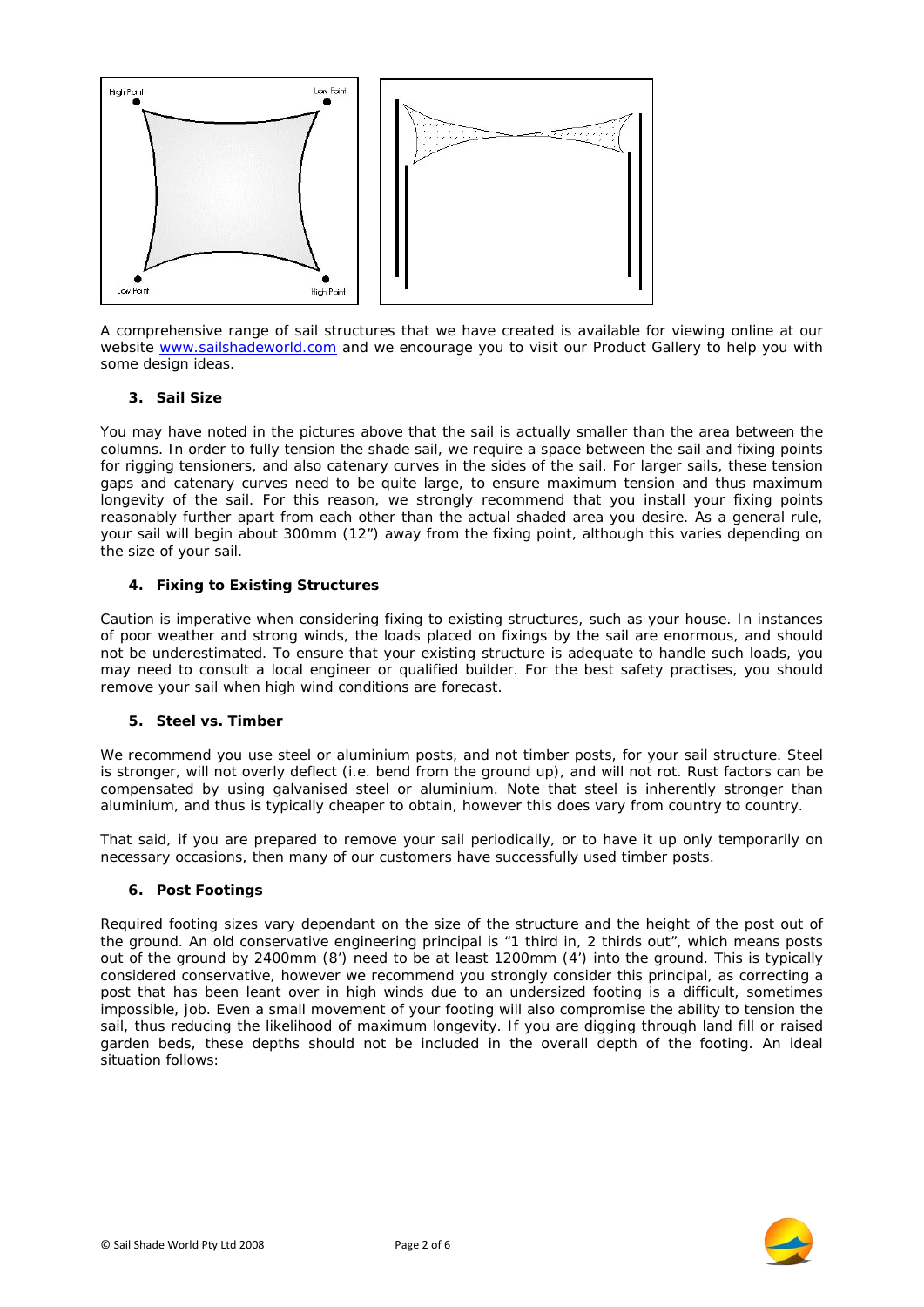

As a general rule, hole diameters should be around 350mm (1'2"), however increasing as column sizes increase. Depth, however, is the most important factor.

## **7. Underground Services**

Ensure your area is clear of underground services, such as sewage and water plumbing, or electrical cabling, prior to digging holes for your footings. Damages to services can be dangerous, and expensive to correct. Consider a services search prior to digging if you do not have plans of underground services available.

## **8. Local Authorities**

You should also check with your local authorities as to relevant building regulations that may be a factor in your development of a shade sail structure.

Once you have properly planned your shade sail structure, it is time to move on to the first of the installation phases – installing your fixing points.

## **Step 2 - Installing Your Fixing Points**

Once you have resolved the issues raised in step 1, it is time to install your fixing points. As previously stated, never underestimate the importance of being conservative with your footing dimensions – a well installed shade sail will last many years, and become a very cost effective means of shading any area. Also, take extreme care in fixing to existing structures, as mentioned in Step 1 above. The more conservative you are in these earlier phases, the longer the life of the sail structure you build.

## **Step 3 – Measuring Your Area**

You may have noted from our "Shade Sail Quotes" feature on our website [\(www.sailshadeworld.com\)](http://www.sailshadeworld.com/) that in order to manufacture a quality shade sail, we require quite comprehensive measurements from our customers. In "triangulating" the sail construction, we automatically take into account the variances in fixing heights and necessary angles to best create your product. This includes diagonal measurements as shown on our guides. It would not be possible to properly create your shade sail without these measurements, and we strongly advise that you spend the necessary time to obtain these measurements thoroughly and correctly.

Use our template (refer the last page of this guide) that corresponds to our 3 sided, 4 sided, 5 sided, or 6 sided sail diagrams as shown on the "Shade Sail Quotes" feature of our website. Take the relevant measurements, from fixing lug to fixing lug, and write them on our template. Do not forget to take the diagonals as we require them. Once you have your measures, you simply need to visit the website and follow the processes as outlined below.

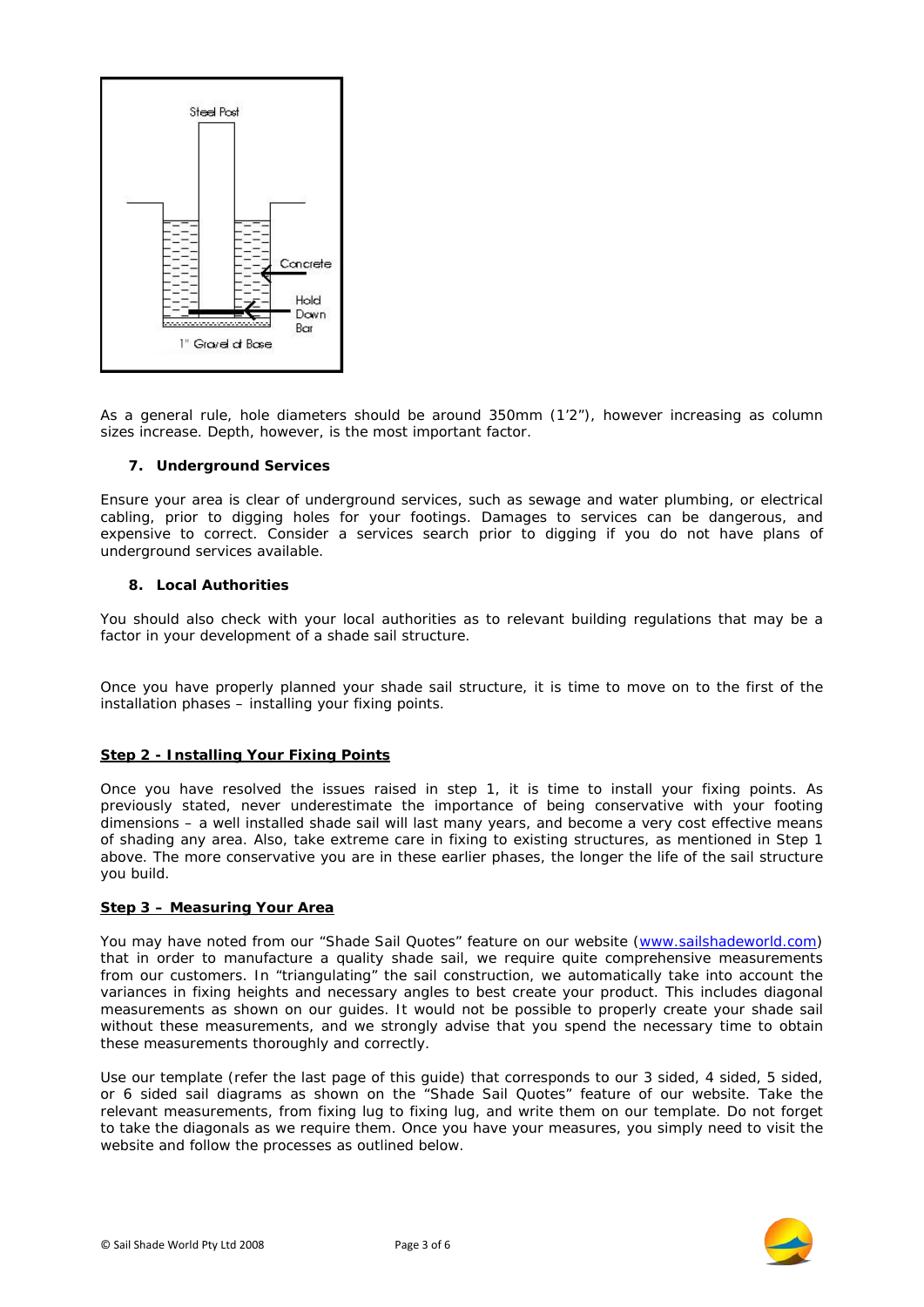## **Step 4 – Ordering Your Shade Sail**

We have developed the world leading system for you to obtain instant online quotations and order your shade sail. No waiting for sales representatives to contact you with a price, our system will generate a quotation for you instantly, including worldwide delivery to your door.

In our "Shade Sail Quotes" section, simply enter your measures, your required fabric colour, your webbing construction preference (branded or non-branded), and your selection of galvanised or stainless steel fittings, and you will have a custom made shade sail quotation in seconds. A copy of the quotation will even be instantly emailed to your inbox. This is a feature offered to you exclusively by Shade Sail World and our global distributors.

Proceeding with your order is simple. Visit our "Special Orders" page, enter your quotation number and details as requested, follow the online prompts that take you through our payment gateway, and you will soon be relaxing comfortably under your magnificent shade sail structure.

## **Step 5 – Installing Your Shade Sail**

Once your sail is fabricated to our highest quality standards and sent to you, the installation process is eminent. This process is also extremely important in ensuring maximum longevity of your product. We recommend you follow these steps:

# **1. Lay out and attach your components**

In your package is the sail itself, and the fixing accessories as required. Each sail point will have a combination of shackles and turnbuckles. Unwind the turnbuckles to full extension, and use the shackles to connect the turnbuckle to the sail corner points.

# **2. Attach your sail**

Fix your turnbuckle (which is already attached to your sail) to the relevant fixing lug on your fixing points. At this stage, leave the turnbuckles fully unwound, until all points have been attached. Move from point to point until all points of the sail are fixed as required. *NOTE:* In the manufacturing process, we have allowed for the fact that the fabric may stretch. This means that considerable force will be needed to wrench up the last points to get them close to the fixing points. We guarantee that this is the best way to manufacture your product, even when you think your sail may have been constructed too small. We recommend you consider creating a quasi-pulley effect to pull the last points up. This is done by tying rope onto your sail corner point, and looping it back and forth to the relevant fixing point



You may have access to purpose built pulley systems such as block and tackle, and if so we recommend you use them. Continue this process until all fixing points are in place. Your turnbuckles should still be fully unwound.

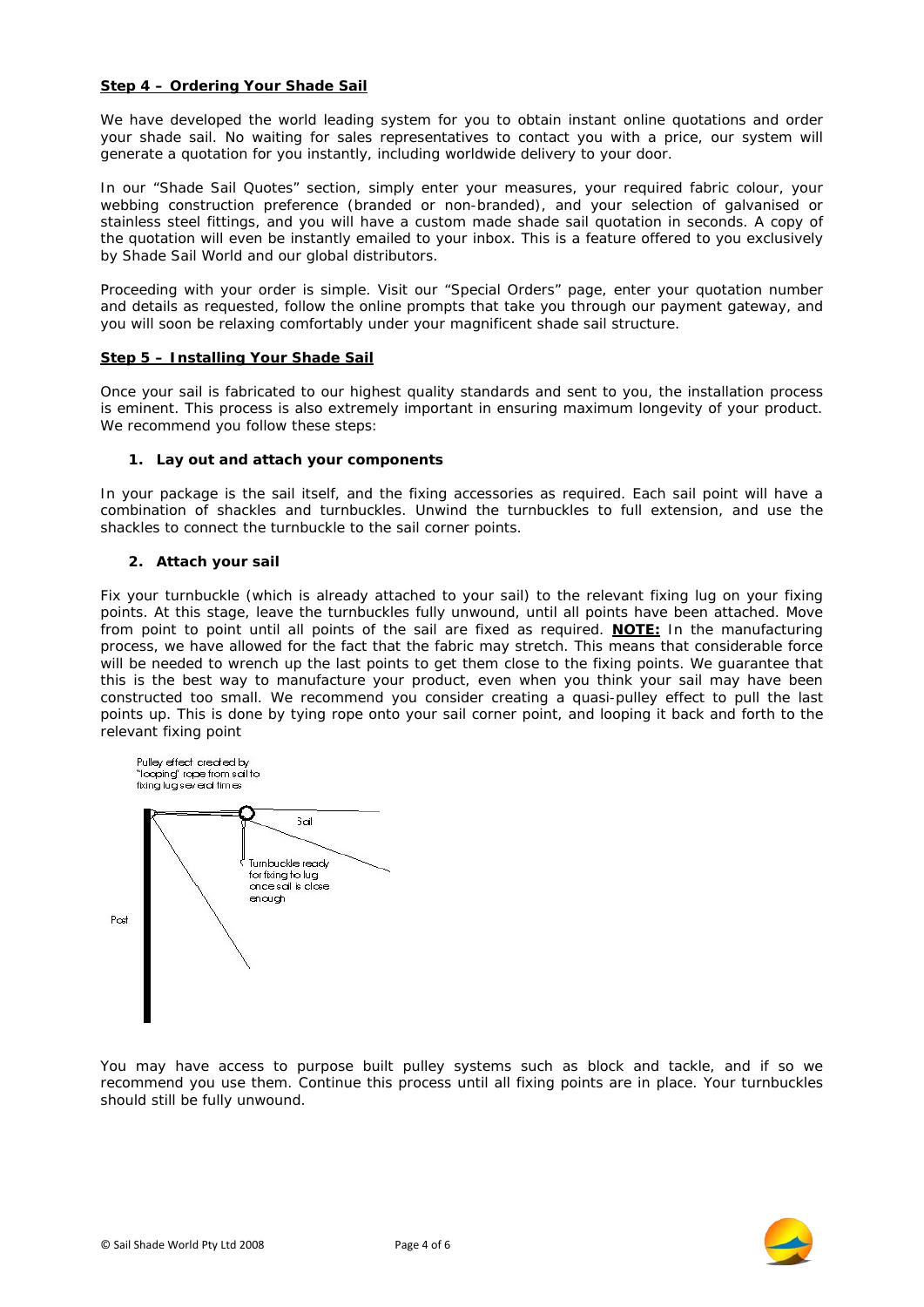## **3. Tension your turnbuckles**

Now simply move around from point to point, and tension each of the turnbuckles as required. As previously mentioned, the longevity of your sail product is dependant almost completely on how well you maintain tension in the sail. The sail materials, perimeter webbings, and corner fixings are designed to be placed under very heavy load, so do not be too afraid to pull the sail up extremely tight.

Note that if you are using your sail for temporary purposes only, and will be installing it and removing it on regular occasions, the tension aspect for longevity is not as crucial. However, should the day be a little windy, try to maintain as much tension as possible, as the constant gusty movement of the sail could eventually damage the corners and compromise the overall product.

And that's it! Your custom made shade sail area is now completed, so sit back, relax, and enjoy.

# **Measuring Guidelines**

The final page of this guide is a measurement facility to guide you through the measurement process. Please complete the information as accurately as possible, as this will enable us to manufacture a perfect sail for your area.

Please note that we require all measurements be entered in MILLIMETRES or INCHES, depending on the common method used in your country. You may need to refer to the website to determine exactly which measurements are required.

If for some reason that's a little confusing, feel free to use our "Questions" area in the website to send us your measurements, however you have taken them and understand them best, and we will do the conversion and advise accordingly.

We are only here to serve you, the customer, so please tell us what we can do to assist in the overall process.

Your shape will not necessarily be exactly as per the following, however please select the visual diagram that best represents how many sides your sail has. The measurement of the diagonals as marked enables us to plot your sail and cut it accordingly.